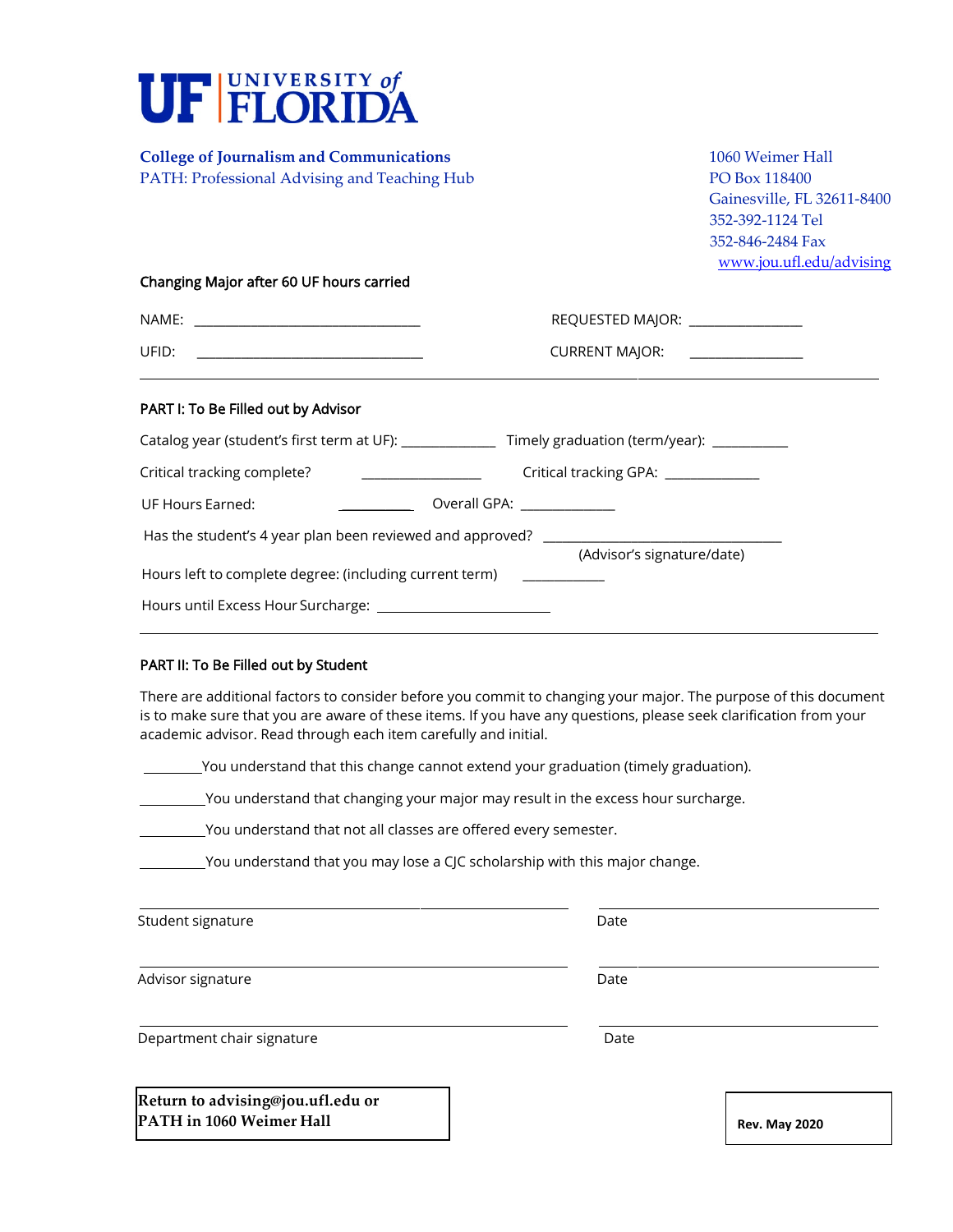

# **FOUR YEAR ACADEMIC PLAN**

Name\_\_\_\_\_\_\_\_\_\_\_\_\_\_\_\_\_\_ ID\_\_\_\_\_\_\_\_\_\_\_\_

Major\_\_\_\_\_\_\_\_\_\_\_\_\_\_\_\_\_\_\_\_\_\_\_\_\_ Minor/Specialization\_\_\_\_\_\_\_\_\_\_\_\_\_\_\_\_\_\_\_\_ Catalog Year\_\_\_\_\_\_\_

This form is designed to help you plan your academic career and insure that you complete all requirements for graduation in a timely fashion. Students should carefully note course pre-requisites and co-requisites, as they are strictly enforced. (See the UF Undergraduate Catalog for your specific degree/major requirements).

| <b>First Year</b>   | <b>Second Year</b>  | <b>Third Year</b>   | <b>Fourth Year</b>  |
|---------------------|---------------------|---------------------|---------------------|
| Fall Year:          | Fall Year:          | Fall Year:          | Fall Year:          |
|                     |                     |                     |                     |
|                     |                     |                     |                     |
|                     |                     |                     |                     |
|                     |                     |                     |                     |
|                     |                     |                     |                     |
|                     |                     |                     |                     |
| <b>TOTAL HOURS:</b> | <b>TOTAL HOURS:</b> | <b>TOTAL HOURS:</b> | <b>TOTAL HOURS:</b> |
|                     |                     |                     |                     |
| Spring Year:        | Spring Year:        | Spring Year:        | Spring Year:        |
|                     |                     |                     |                     |
|                     |                     |                     |                     |
|                     |                     |                     |                     |
|                     |                     |                     |                     |
|                     |                     |                     |                     |
|                     |                     |                     |                     |
| <b>TOTAL HOURS:</b> | <b>TOTAL HOURS:</b> | <b>TOTAL HOURS:</b> | <b>TOTAL HOURS:</b> |
|                     |                     |                     |                     |
| Summer Year:        | Summer Year:        | Summer Year:        | Summer Year:        |
|                     |                     |                     |                     |
|                     |                     |                     |                     |
|                     |                     |                     |                     |
|                     |                     |                     |                     |
|                     |                     |                     |                     |
| <b>TOTAL HOURS:</b> | <b>TOTAL HOURS:</b> | <b>TOTAL HOURS:</b> | <b>TOTAL HOURS:</b> |

Advisor Signature\_\_\_\_\_\_\_\_\_\_\_\_\_\_\_\_\_\_\_\_\_\_\_\_\_\_\_\_\_\_\_\_\_\_ Date\_\_\_\_\_\_\_\_\_\_\_\_\_\_\_